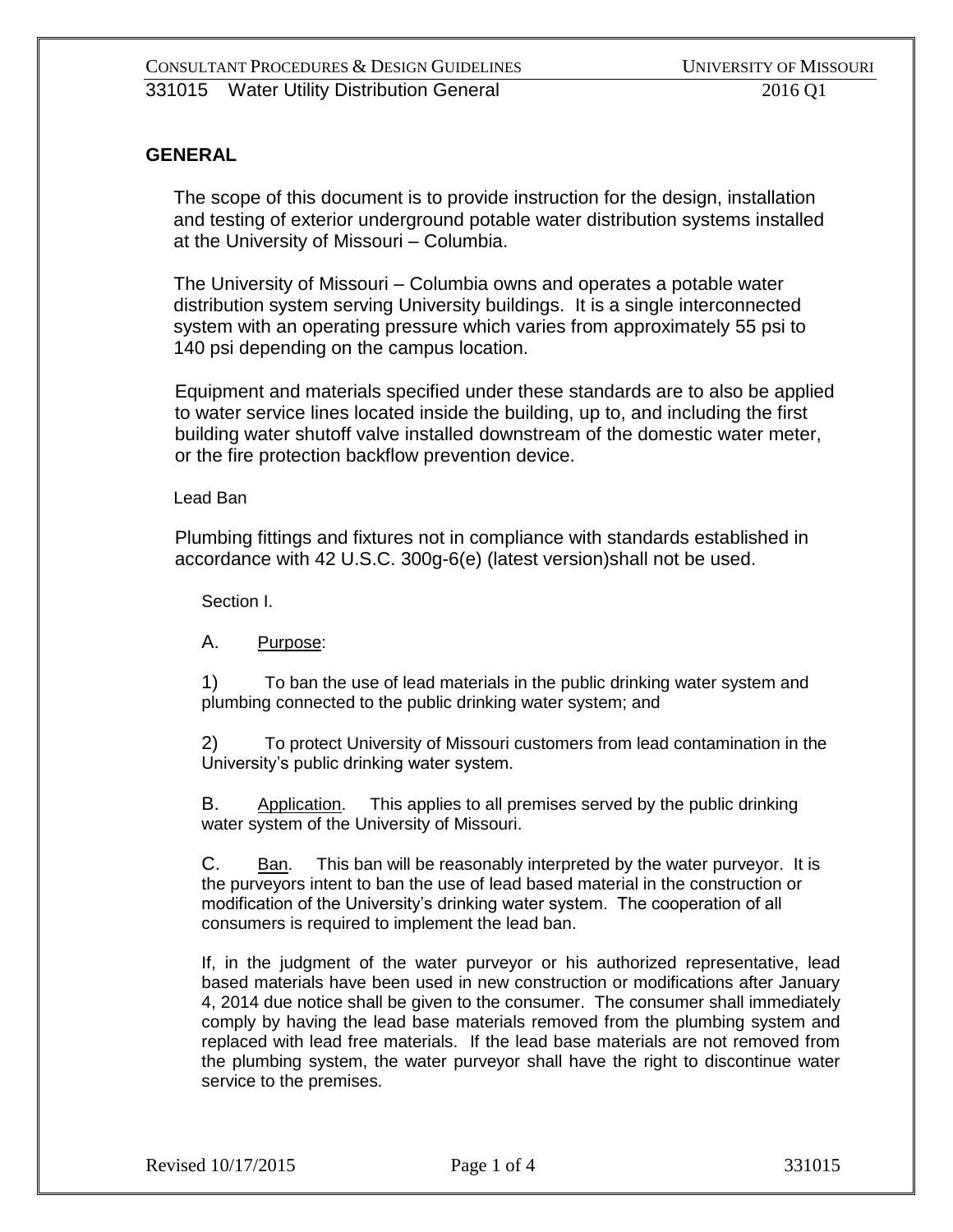### 331015 Water Utility Distribution General 2016 Q1 Section II. Definitions

A. The following definitions shall apply in the interpretation and enforcement of this policy.

1) "Consumer" means the owner or person in control of any premises supplied by or in any manner connected to a public water system;

2) "Lead base materials" means any material containing lead in excess of the quantities specified in Section II. A. 3;

3) "Lead free" means:

A. In General.

1) When used with respect to solder and flux, refers to solders and flux containing not more than 0.2 percent (0.2%) lead; and

2) When used with respect to pipes, pipes fittings, plumbing fittings, and fixtures, refers to pipes, pipe fittings, plumbing fittings, and fixtures containing not more than a weighted average of .25 percent (0.25%) lead.

4) "Public drinking water system" means any publicly or privately owned water system supplying water to the general public which is satisfactory for drinking, culinary and domestic purposes and meets the requirements of the Missouri Department of Natural Resources; and

5) "Water purveyor" means the owner, operator, or individual in responsible charge of a public water system.

Section III. Exemptions

A. "pipes, pipe fittings, plumbing fittings, or fixtures, including backflow preventers, that are used exclusively for non-potable services such as manufacturing, industrial processing, irrigation, outdoor watering, or any other uses where the water is not anticipated to be used for human consumption; (SDWA 1417(a)(4)(A))

B. "toilets, bidets, urinals, fill valves, flush-o-meter valves, tub fillers, shower valves, service saddles, or water distribution main gate valves that are 2 inches in diameter or larger." (SDWA 1417(a)(4)(B))

Section IV. Lead Banned from Drinking Water Plumbing

A. No water service connection shall be installed or maintained to any premises where lead base materials were used in new construction or modifications of the drinking water plumbing after January 4, 2014.

B. If a premises is found to be in violation of Section IV. A., water service shall be discontinued until such time that the drinking water plumbing is lead free.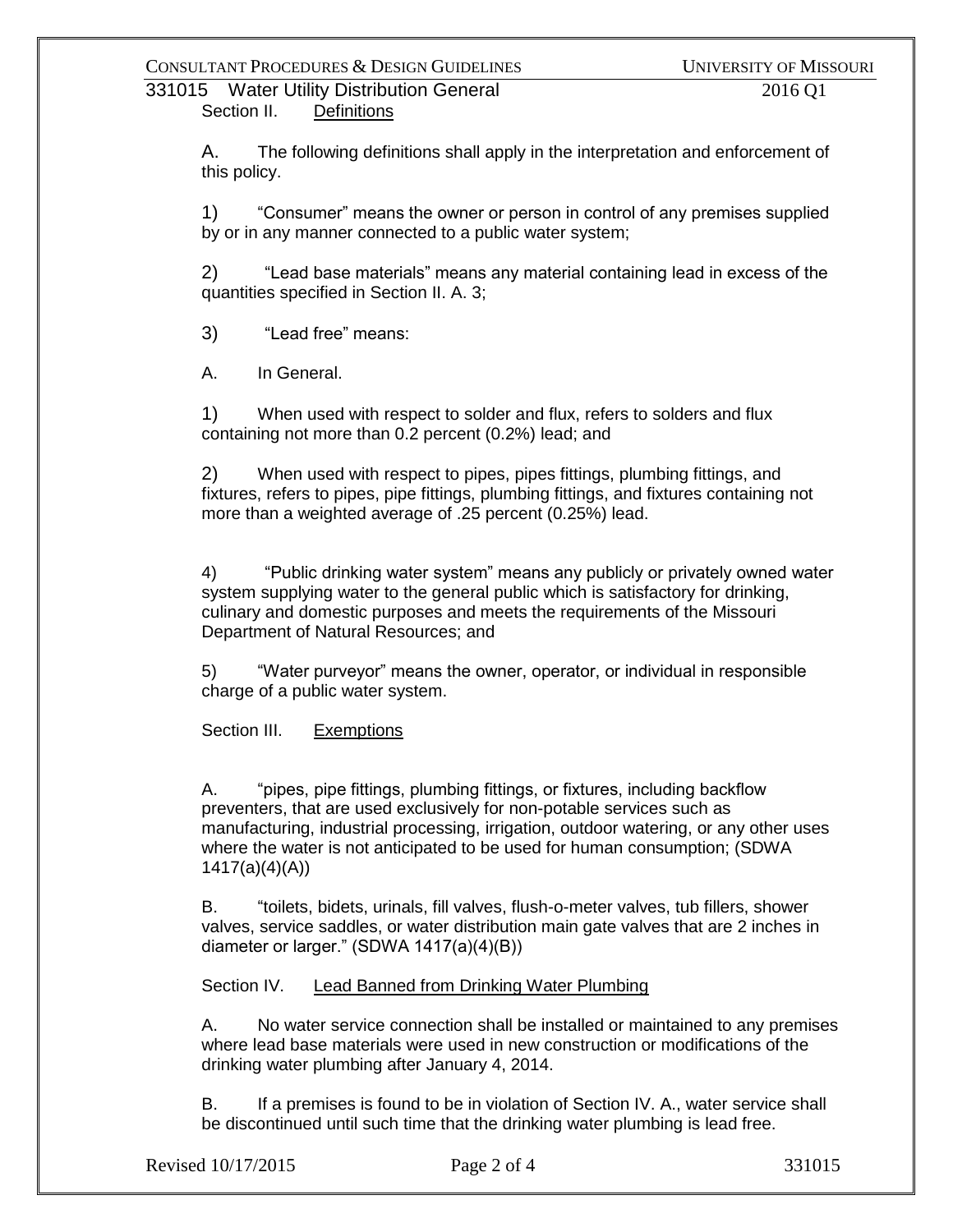# **DESIGN GUIDELINES**

Typical Water Chemistry:  $pH = 7.4$ Total Alkalinity =  $290 \text{ mg/l}$ Total Hardness = 249 mg/l.

Buildings located on the MU campus will typically have potable water service from MU's distribution system. Internal fire protection will also be served by the MU distribution system. Usually one service line into a building will provide both needs. If a separate service line is required for fire protection, installation of a post indicator valve will be required.

Flow tests, when required, can be obtained from the system owner.

A permanent line shall be installed to facilitate flushing of the water service line. The line shall be a minimum of 2" diameter and shall flow the water to a location outside of the building. The line shall be connected after the 1<sup>st</sup> valve inside of the building.

All water connections (fire and potable) shall include the installation of testable backflow prevention assemblies as required and approved by the Missouri Department of Natural Resources and MU Construction Standards.

All potable water service shall have a water meter, installed in a readable, accessible location.

All sizing and locations for mains, services and other auxiliary equipment shall be coordinated with system owner.

All service line entrances to buildings shall be designed to be maintainable. If a building is being built on a slab, a pit allowing access to the water line must be installed. Water service lines under buildings are not acceptable.

Water service-line connections to water mains shall include a three-valve (maintap-main) cluster which will allow for maximum valving flexibility.

# **SCHEDULING**

Site utility tie-ins shall be coordinated with the Owner's Representative. Contactor shall notify Owner's Representative two (2) weeks in advance of desired tie-in time. Owner's Representative will give Contractor 72 hours advance notice of actual time for tie-ins.

Revised 10/17/2015 Page 3 of 4 331015 Tie-ins to utility systems shall be made on weekends or nights, and work shall be done around-the-clock until the tie-in is completed. Line outages are to be